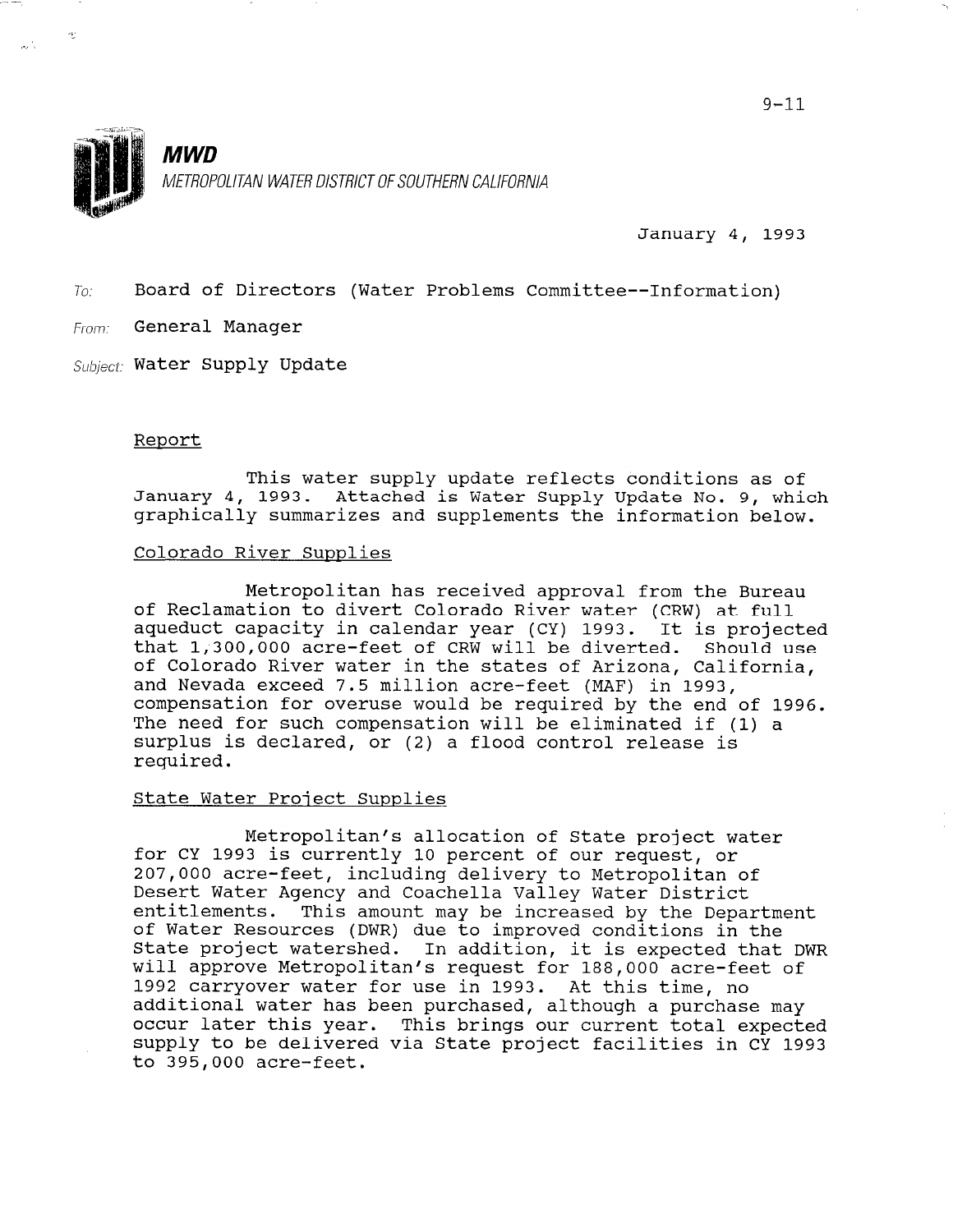# Board of Directors -2- January 4, 1993

# 1993 Water Supply Balance

The attached table summarizes the current water supply balance for CY 1993. The projected demands are based on adjusted information received from our member agencies. These figures are based on the assumption that Stage I of the Incremental Interruption and Conservation Plan remains in effect for the balance of CY 1993. Currently, there is about a 491,000 acre-foot shortfall in supplies to meet estimated use by the member agencies in 1993. The shortfall may be made up by-additional allocations by DWR as occurred in 1992, acquisition of additional supplies (via exchanges, transfers or Bank purchases), elimination or reduction of some Seasona i Storage Service deliveries, or the implementation of higher stages of the Incremental Interruption and Conservation Plan .

## Board Committee Assignments

This letter is an information item to the Water Problems Committee because of its authority with regard to policies, sources, and means of importing water required by the District; and policies regarding water conservation, reclamation, reuse, and underground storage of water and the use thereof, pursuant to Administrative Code, Section 2481 (a) and (i).

Recommendation

For information only.

AIB/KEN:eim

Attachment